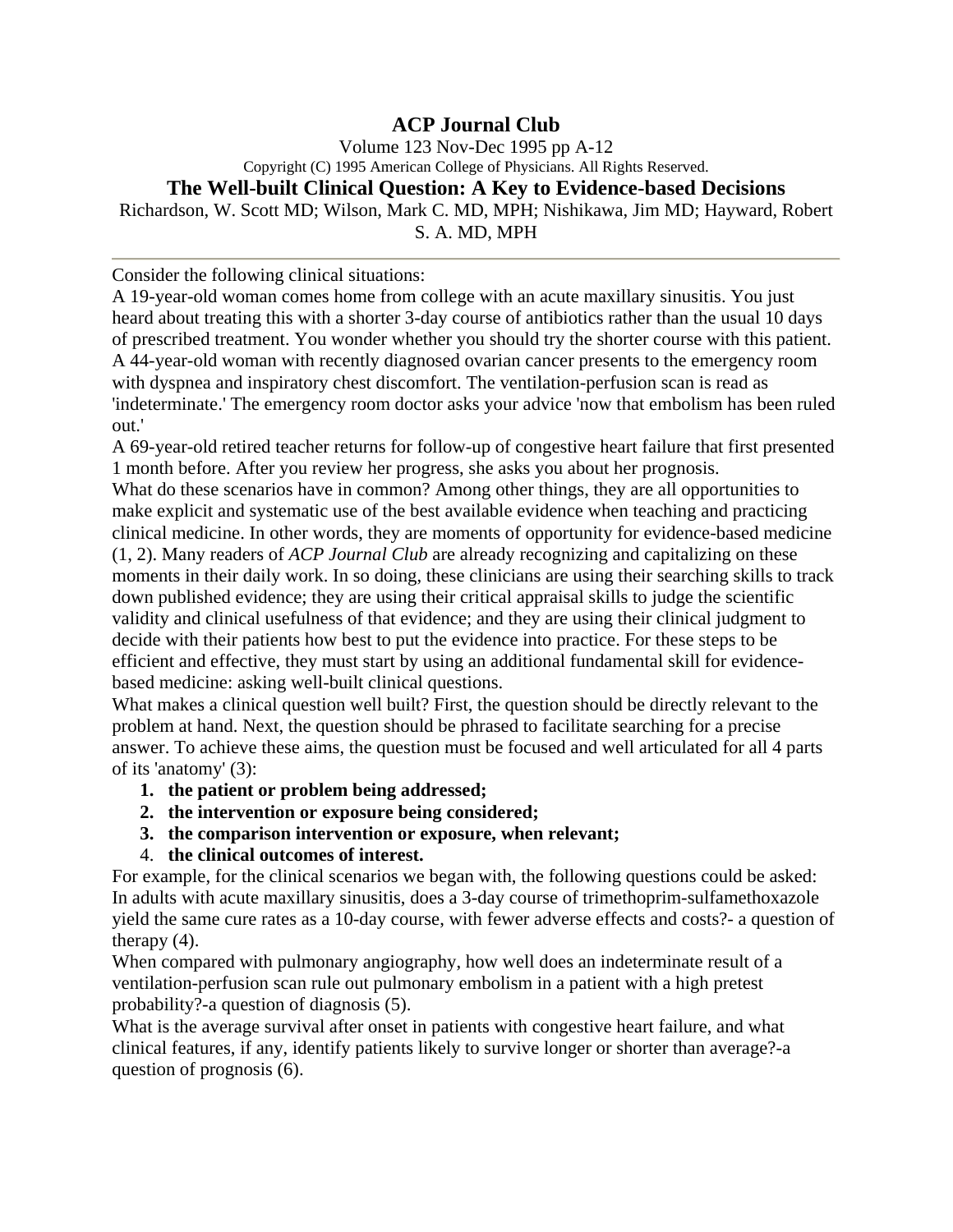How often do clinicians ask questions about their patients? Investigators have observed and interviewed doctors while they practice, counting the questions. The rate of question asking in these studies ranged widely, from as few as 1 question every 15 patients in outpatient family practices (7), to 1 question every 1 or 2 patients in mixed specialty offices (8, 9), and up to 5 questions per patient on an inpatient teaching service (10).

But can clinicians actually ask focused, 4-component questions? We believe so, but, as with many clinical skills, it takes practice. Doing it well requires that you have insight into what you do not know, coupled with curiosity and a willingness to learn. Also, knowing how questions arise, where they come from, and how to recognize and articulate them can help you refine your skills.

How do clinical questions arise? During a patient encounter, the clinician may be uncomfortable making a decision until more is known. Finding these 'knowledge gaps' can cause the clinician to react in several ways, some affective, such as with anxiety or guilt, and some cognitive, such as asking questions and searching for answers. Although not always possible, we recommend quieting your emotions while turning your implicit knowledge gaps into explicit questions. Where do these questions come from? They can arise from virtually any point in the clinician's work with patients. After years of being asked questions, as well as asking our own, we have found that most of our questions arise from the following 6 aspects of clinical work:

1. Clinical evidence: how to gather clinical findings properly and interpret them soundly.

2. Diagnosis: how to select and interpret diagnostic tests.

3. Prognosis: how to anticipate the patient's likely course.

4. Therapy: how to select treatments that do more good than harm.

5. Prevention: how to screen and reduce the risk for disease.

6. Education: how to teach yourself, the patient, and the family what is needed.

We keep this list handy and use it to 'map' where clinical questions come from.

How can you recognize and formulate clinical questions as they occur? Here are some tactics that we have found useful. First, pay careful attention to the questions that spontaneously occur to you. Also listen for the 'question behind the question'; thus, 'should I increase this patient's diuretic dose beyond the recommended daily maximum?' might become 'in this patient with uncontrolled heart failure despite full doses of diuretic and an angiotensin-converting enzyme inhibitor, should I add digoxin to reduce congestion and improve exercise tolerance?' Next, try saying your questions out loud or writing them down with all 4 components included. If you are stuck, use the map above to locate where you are stuck. Then build your question in 2 steps, starting with the 'location,' such as 'my question is about therapy,' then filling in all 4 components explicitly, such as 'do persons with insulin-dependent diabetes who are treated with an intensive insulin regimen have fewer long-term complications or a lower mortality rate than those treated with a traditional insulin regimen?'

What if too many questions arise? For patients who have more than 1 active problem, and with possible questions about diagnosis, prognosis, therapy for each problem, your questions may be too numerous to even ask, let alone answer. In this predicament, we still recommend building good questions, then selecting from the many the few questions that are most important to answer right away. If you are stuck on this selection, try this sequence of queries: What is the most important issue for this patient now? What issue should I address first? Which question, when answered, will help me most?